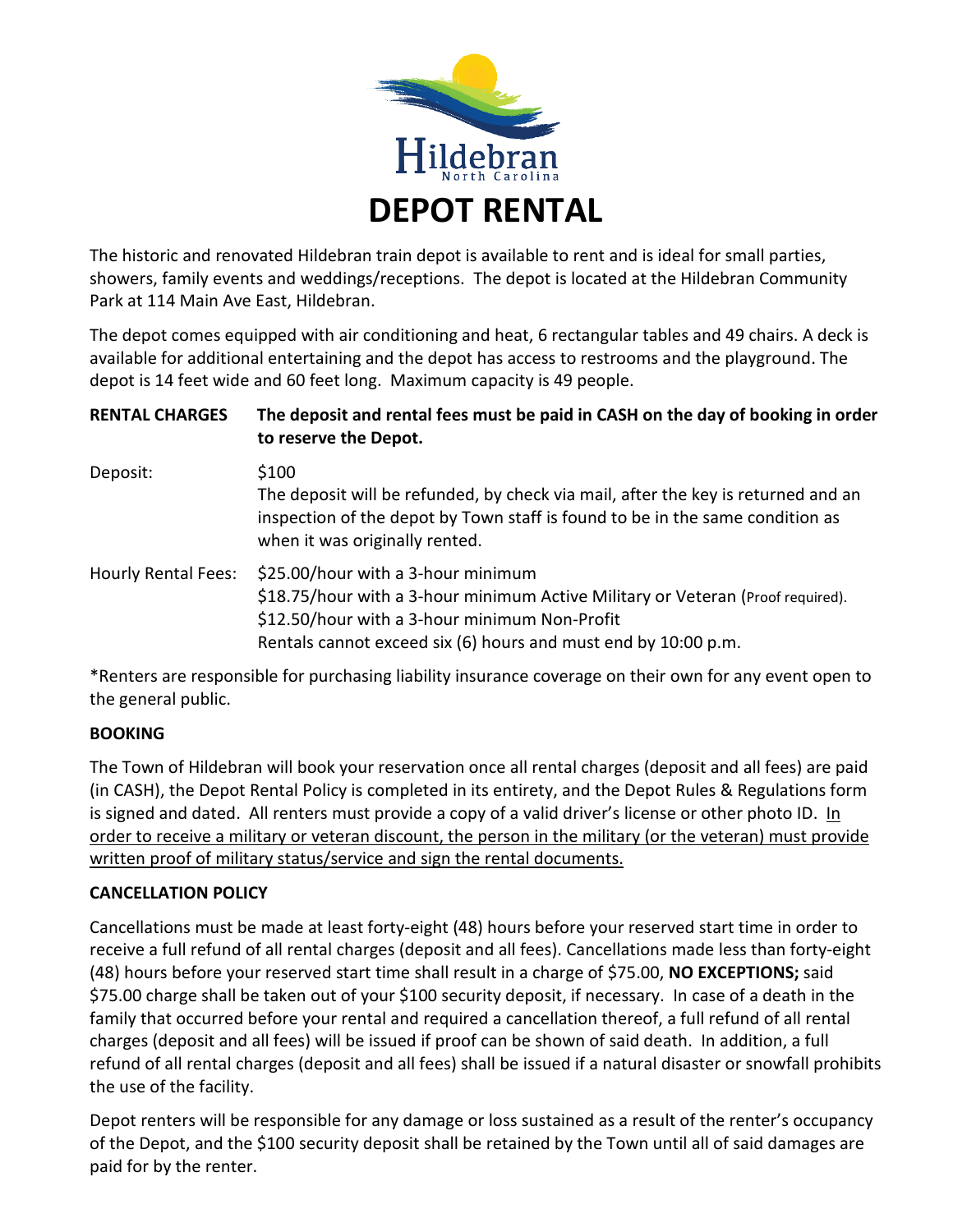## **DEPOT RENTAL POLICY**

| <b>RENTER INFORMATION</b> |                                       |  |
|---------------------------|---------------------------------------|--|
|                           |                                       |  |
|                           |                                       |  |
|                           |                                       |  |
|                           |                                       |  |
|                           |                                       |  |
| <b>EVENT INFORMATION</b>  |                                       |  |
|                           |                                       |  |
|                           |                                       |  |
|                           | Time Block: $\Box$ 10:00 am - 1:00 pm |  |
|                           | □ 1:00 pm $-$ 4:00 pm                 |  |
|                           | □ 4:00 pm $-$ 7:00 pm                 |  |
|                           | □ 7:00 pm – 10:00 pm                  |  |
|                           |                                       |  |

\*Additional hours may be added as needed. Rentals cannot exceed 6 hours and must end by 10:00 p.m. \*Renters are responsible for purchasing liability insurance on their own for any event open to the general public.

### *Office Use Only*

| <b>RENTAL CHARGES:</b>                                |                                                      | KEY:                                                                                     |
|-------------------------------------------------------|------------------------------------------------------|------------------------------------------------------------------------------------------|
| <b>Security Deposit:</b>                              |                                                      | I acknowledge that I have received the key<br>to the depot and will only use the key for |
| <b>Rental Fee:</b>                                    |                                                      | my designated booking time. I will return<br>the key to Town Hall the next business day. |
| TOTAL:                                                |                                                      |                                                                                          |
|                                                       |                                                      |                                                                                          |
| Date Paid:                                            |                                                      |                                                                                          |
|                                                       |                                                      |                                                                                          |
| <b>LIABILITY INSURANCE:</b>                           |                                                      |                                                                                          |
| Is liability insurance required: $\Box$ Yes $\Box$ No |                                                      | Date key returned: __________________                                                    |
| If yes, has the Town received a copy of the           |                                                      |                                                                                          |
|                                                       | properly issued COI? $\Box$ Yes $\Box$ No $\Box$ N/A | Deposit Refundable?<br>$\Box$ Yes<br>$\Box$ No                                           |